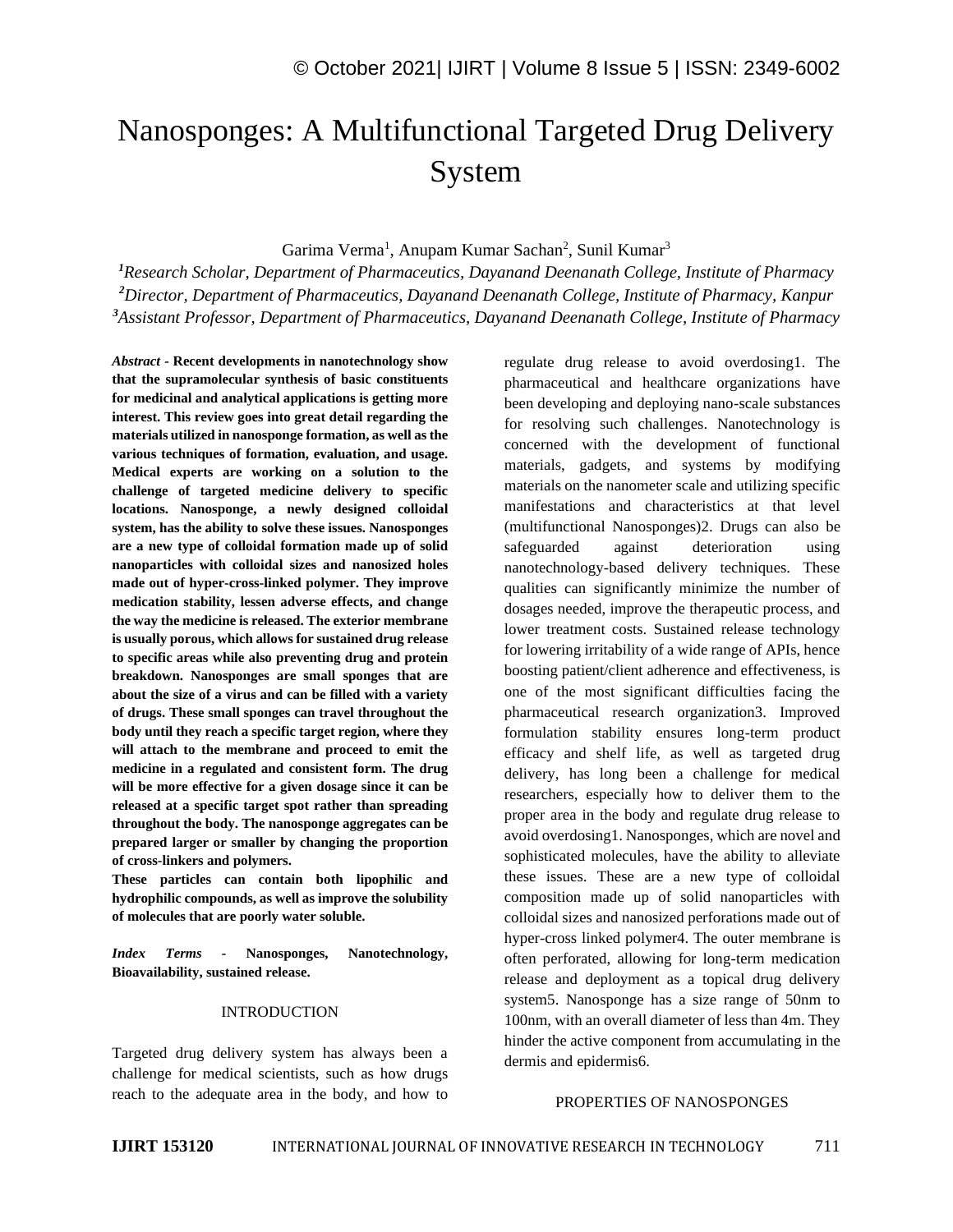- Nanosponges are solid in nature.
- Nanosponge technology allows substances to be entrapped, which is anticipated to assist with side effects, consistency, aesthetic, and formulation versatility.
- Nanosponges are non-irritating, non-mutagenic, non-allergenic and non-toxic
- These are nano-scale mesh structures.
- Nanosponges are equivalent to a threedimensional framework.
- These are employed to increase the aqueous solubility of weakly water-soluble compounds, protect degradable chemicals, achieve sustained delivery systems, and build novel nanomedicine drug carriers.
- By conjugating different ligands on their interface, nanosponges can be functionalized for site-specific delivery.
- Nanosponges are soluble in water yet do not disintegrate chemically.

#### NANOSPONGES DOSAGE FORMS

- Oral, parenteral, topical, and inhalational dose forms are all possible using nanosponges.
- These can be disseminated in a substrate of excipients, diluents, lubricants, and anti-caking additives for oral delivery in the form of tablets or capsules.
- Nanosponges can readily be combined with sterile water, saline, or other aqueous formulations for parenteral delivery.
- They can be efficiently integrated into topical hydrogels for topical delivery.

## CLASSIFICATION OF NANOSPONGES

The nanosponges are encapsulating type of nanoparticles which encapsulates the drug molecules within its core. By the method of associating with drugs, the nanoparticles can be classified into:

- 1. Encapsulating nanoparticles:
- Nanosponges and nanocapsules are used to represent them.
- Alginate nanosponges, for example, have many perforations through which drug molecules can pass.
- Poly (isobutyl-cyanoacrylate) (IBCA) nanocapsules are also used to encapsulate nanoparticles.
- They have a hydrophilic core that can entrap medicinal substances.
- 2. Complexing nanoparticles:

Electrostatic charges on these nanoparticles entice the molecule.

3. Conjugating nanoparticles:

These nanoparticles had a significant covalent connection with the medication components.

#### ADVANTAGES

- Drug delivery to a designated region.
- It can be used to cover up undesirable tastes and to transform liquids into solids.
- Drug characteristics can be customized from fast to medium to slow release, minimizing overdosing.
- They are self-sterilizing.
- Because their characteristic pore size is 0.25m, microbes cannot enter.

#### DISADVANTAGES

- The capacity to contain relatively small molecules is the fundamental limitation of these nanosponges.
- Only rely on the medicinal molecules' loading functionality.

## MATERIALS USED FOR SYNTHESIS OF **NANOSPONGES**

| Polymers     | Hyper cross-linked Polystyrenes,                  |  |  |  |
|--------------|---------------------------------------------------|--|--|--|
|              | Cyclodextrines and its derivatives like Methyl β- |  |  |  |
|              | Cyclodextrin, Alkyloxycarbonyl Cyclodextrins,     |  |  |  |
|              | $2-Hydroxy$ Propyl $\beta$ -Cyclodextrins<br>and  |  |  |  |
|              | Copolymers like Poly(valerolactone-               |  |  |  |
|              | allylvalerolactone) & Poly(valerolactone-         |  |  |  |
|              | allylvalerolactone-oxepanedione) and<br>Ethyl     |  |  |  |
|              | Cellulose & PVA                                   |  |  |  |
| Crosslinkers | Diphenyl Carbonate, Diarylcarbonates,             |  |  |  |
|              | Diisocyanates, Pyromellitic anhydride,            |  |  |  |
|              | Carbonyldiimidazoles, Epichloridrine,             |  |  |  |
|              | Glutarldehyde, Carboxylic acid dianhydrides,      |  |  |  |
|              | 2,2-bis(acrylamido) Acetic acid<br>and            |  |  |  |
|              | Dichloromethane                                   |  |  |  |

## SYNTHESIS OF NANOSPONGES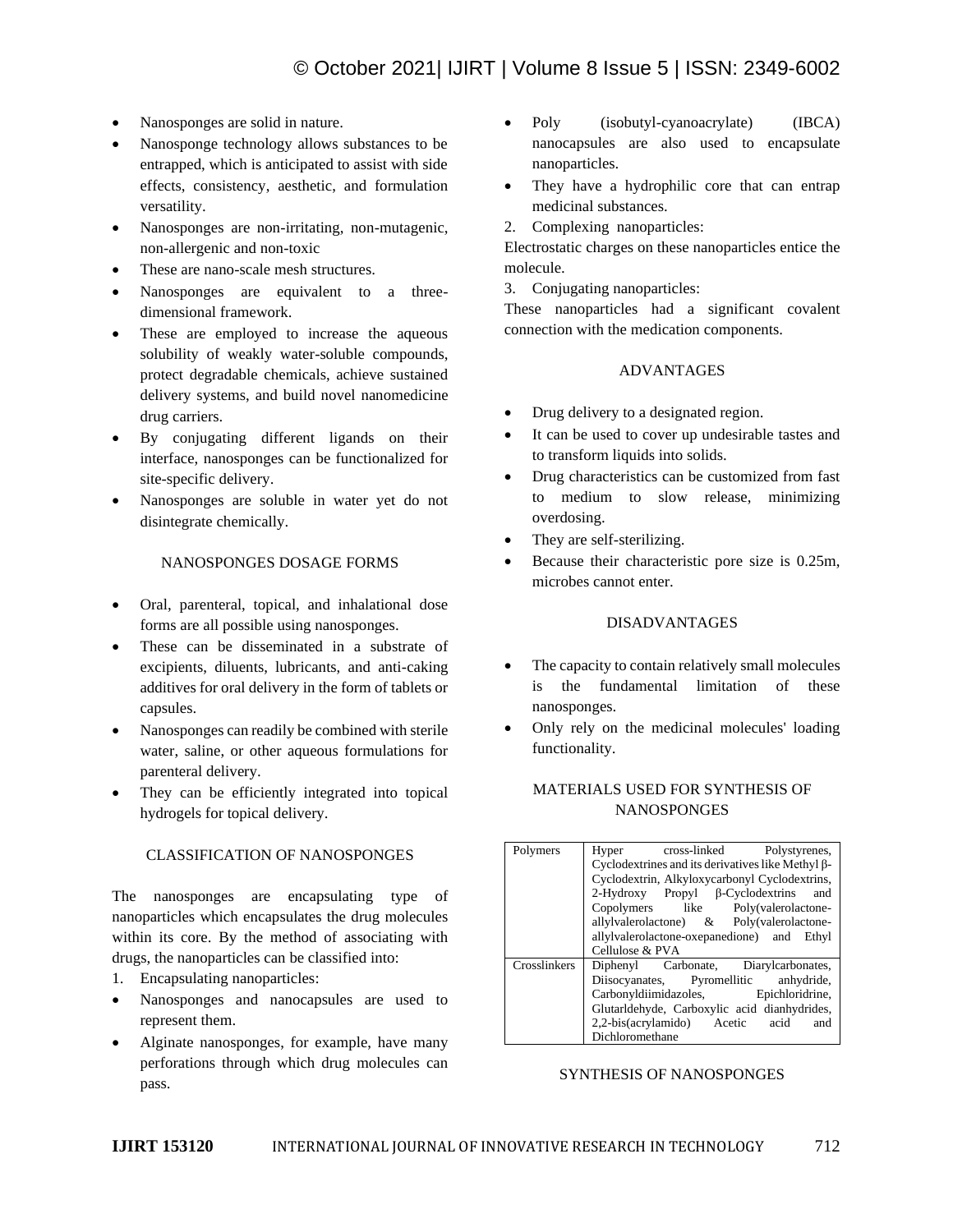Following are the methods for preparation of nanosponges:

- 1. Emulsion Solvent diffusion method
- 2. Solvent method
- 3. Ultrasound-assisted synthesis
- 4. From hypercross-linked -cyclodextrinsβ
- 5. Hypercross-linked β –cyclodextrins

# FACTORS AFFECTING FORMULATION OF **NANOSPONGES**

| S.no<br>Factors |              | Specifications                                                                                                                                                                                                                                        |  |
|-----------------|--------------|-------------------------------------------------------------------------------------------------------------------------------------------------------------------------------------------------------------------------------------------------------|--|
| 1               | Nature of    | Polymer can influence its formation                                                                                                                                                                                                                   |  |
|                 | Polymer      | and affect the pre-formulation.                                                                                                                                                                                                                       |  |
| 2               | Type of      | Molecular weight between 100 and                                                                                                                                                                                                                      |  |
|                 | Drug         | 400 Drug molecule consists of $< 5$                                                                                                                                                                                                                   |  |
|                 |              | condensed rings Solubility in water is                                                                                                                                                                                                                |  |
|                 |              | less than 10mg/mL Melting point of                                                                                                                                                                                                                    |  |
|                 |              | the substance is below $250^{\circ}$ C                                                                                                                                                                                                                |  |
| 3               | Temperature  | Increasing temperature decreases the<br>magnitude of the apparent stability<br>constant of the Drug/ Nanosponge<br>complex may be due to a result of<br>possible reduction of drug/nanosponge<br>interaction<br>forces with rise<br>of<br>temperature |  |
| 4               | Method of    | Effectiveness of a method depends on                                                                                                                                                                                                                  |  |
| preparation     |              | the nature of the drug and polymer, in                                                                                                                                                                                                                |  |
|                 |              | many cases freeze drying was found to                                                                                                                                                                                                                 |  |
|                 |              | effective<br>most<br>for<br>be<br>drug                                                                                                                                                                                                                |  |
|                 |              | complexation                                                                                                                                                                                                                                          |  |
| 5               | Degree of    | The complexation ability of the                                                                                                                                                                                                                       |  |
|                 | substitution | nanosponge may be greatly affected by                                                                                                                                                                                                                 |  |
|                 |              | type, number and position of the<br>substituent on the parent molecule                                                                                                                                                                                |  |
|                 |              |                                                                                                                                                                                                                                                       |  |

## CHARACTERIZATION OF NANOSPONGES

| S.no           | Characterization  | Specifications                    |  |  |
|----------------|-------------------|-----------------------------------|--|--|
| 1              | Thermo            | Determine whether the<br>drug     |  |  |
|                | analytical        | substance undergoes some change   |  |  |
|                | method            | before the thermal degradation of |  |  |
|                |                   | nanosponge                        |  |  |
| $\mathfrak{D}$ | Microscopy        | SEM and TEM can be used to        |  |  |
|                | Study             | study the microscopic aspects of  |  |  |
|                |                   | the drug, nanosponges and the     |  |  |
|                |                   | product                           |  |  |
| 3              | X-ray             | Powder X-ray diffractiometry can  |  |  |
|                | diffractiometry   | used to detect inclusion<br>he    |  |  |
|                | structure         | complexation in the solid state.  |  |  |
|                | analysis          |                                   |  |  |
| $\overline{4}$ | Single crystal X- | Used to determine the detailed    |  |  |
|                | ray structure     | inclusion structure and mode of   |  |  |
|                | analysis          | interaction                       |  |  |
| 5              | Solubility        | The phase solubility method       |  |  |
|                | studies           | described by Higuchi and Connors, |  |  |
|                |                   | which examines the effect of      |  |  |
|                |                   | nanosponges on the solubility of  |  |  |
|                |                   | drug                              |  |  |
| 6              | Infra-Red         | To estimate the interaction       |  |  |
|                | spectroscopy      | between nanosponges and the drug  |  |  |
|                |                   | molecules in the solid state      |  |  |

|             | Thin Layer                          | The Rf values of a drug molecule                                                                                                   |  |  |
|-------------|-------------------------------------|------------------------------------------------------------------------------------------------------------------------------------|--|--|
|             | Chromatography                      | diminishes to considerable extent                                                                                                  |  |  |
| 8           | Loading<br>efficiency               | Determined by the quantitative<br>estimation of drug loaded into<br>nanosponges by UV<br>spectrophotometer & HPLC<br>methods.      |  |  |
| $\mathbf Q$ | Particle size and<br>polydispersity | Determined by dynamic<br>light<br>scattering using 90 Plus particle<br>sizer equipped with MAS OPTION<br>particle sizing software. |  |  |
| 10          | Zeta potential                      | It can be measured by using<br>additional electrode in the particle<br>size equipment                                              |  |  |

## APPLICATION OF NANOSPONGES

- Used for preparation of all type of dosage forms such as oral, topical, parenteral and inhalation.
- Enzymes, proteins, vaccines, and antibodies are delivered using nanosponges as carriers.
- Transport in a certain system can shield proteins from degradation.
- Nanosponges have also been utilized to improve the solubility and dissolution rate of medications that are poorly soluble, as well as to provide a controlled release profile.
- The drug's solubility was increased by more than 27-fold due to nanosponges.
- Nanosponges solubilize drugs mainly concealing hydrophobic groups, enhancing wetting, and/or lowering crystallinity.
- For delivery of proteins, such as bovine albumin serum.
- The ability to store and release oxygen in a controlled manner is demonstrated by a nanosponge formulation.

| Drug       | Nanospo   | Indicati      | Study        | In        |
|------------|-----------|---------------|--------------|-----------|
|            | nge       | on            |              | vitro/in  |
|            | vehicle   |               |              | vivo      |
| Paclitaxel | B-        | Cancer        | Bio-         | Spragu    |
|            | cyclodext |               | availability | e,        |
|            | rin       |               | Cytotoxicty  | Dawley    |
|            |           |               |              | rats.     |
|            |           |               |              | MCF7c     |
|            |           |               |              | ell line  |
| Camptothe  | ß-        | Cancer        | Haemolytic   | Diluted   |
| cin        | cyclodext |               | &            | blood     |
|            | rin       |               | Cytotoxicity | HT-29     |
|            |           |               |              | cell line |
| Tamoxifen  | β-        | <b>Breast</b> | Cytotoxicty  | $MCF-7$   |
|            | cyclodext | cancer        |              | cell line |
|            | rin       |               |              |           |

## EXAMPLES OF NANOSPONGES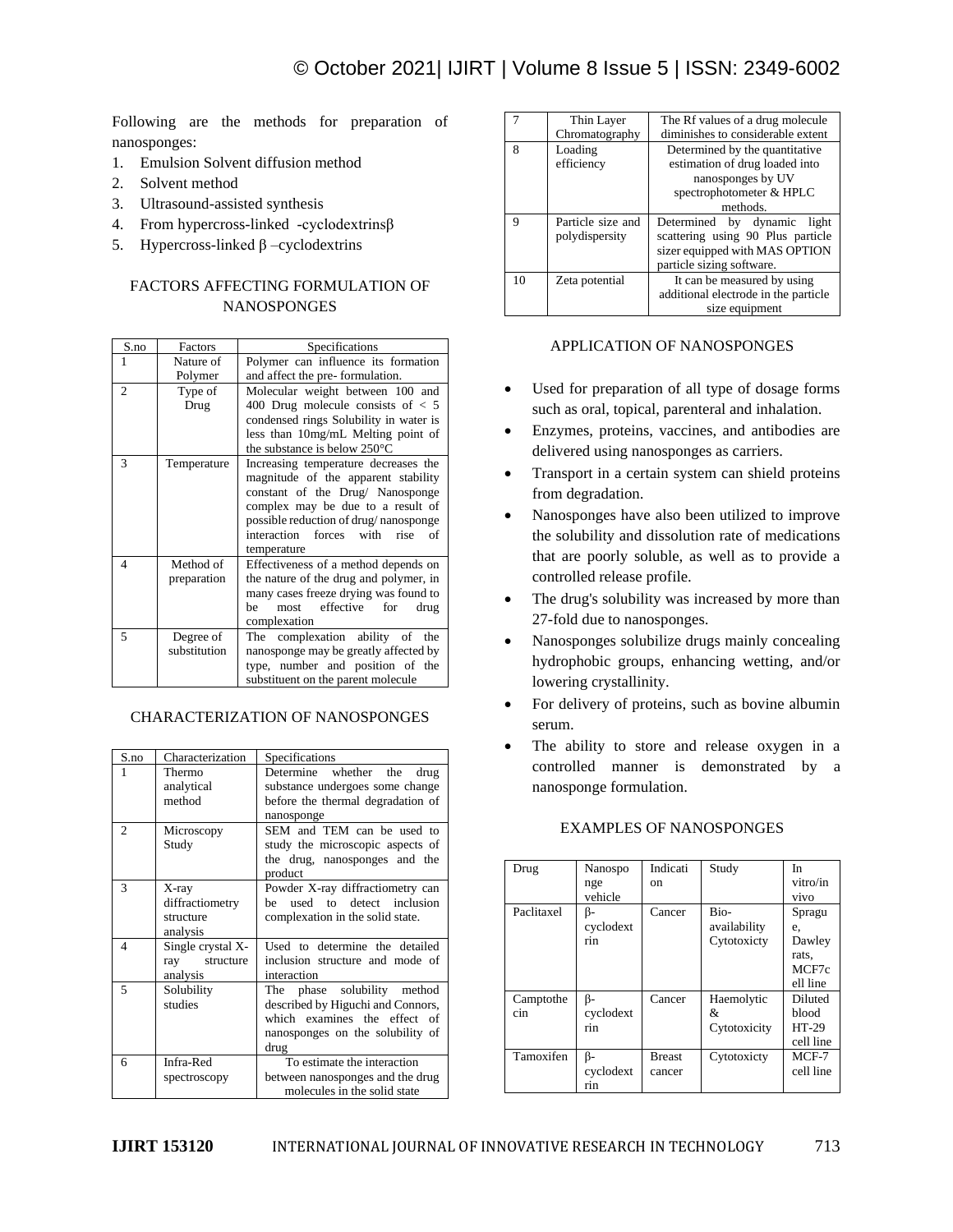| Econazole<br>- nitrate                                  | Ethyl<br>cellulose<br>Polyvinyl<br>alcohol | Antifun<br>gal                                                   | Irritation<br>study         | Rat  |
|---------------------------------------------------------|--------------------------------------------|------------------------------------------------------------------|-----------------------------|------|
| Antisense<br>oligo<br>$\overline{a}$<br>nucleotide<br>s | Sodium<br>alginate<br>Poly<br>L-<br>lysine | Cancer<br>therapy<br>Viral<br>infectio<br>n<br>Patholo<br>$q_1c$ | Pharmacoki<br>netic studies | Mice |

## **CONCLUSION**

According to the findings, Nanosponges have the potential to integrate either lipophilic or hydrophilic drugs and deliver them to the specified region in a controlled and consistent manner. These can be manufactured as oral, parenteral, or topical formulations due to their tiny particle size and spherical structure. Nanosponge technology allows substances to be entrapped, resulting in fewer adverse effects, more stability, increased elegance, and increased formulation versatility. Nanosponge can be implemented in a topical drug delivery system to sustain the medication part on the skin, as well as for oral drug administration employing bioerodible polymers, particularly for colon-specific delivery and controlled-release drug delivery systems. As a result, Nanosponge technology delivers targeted drug administration and extends dosing intervals, enhancing patient compliance. In the pharmaceutical sector, nanosponge formulation could be the ideal choice for a variety of nano-related challenges.

# FUTURE PROSPECTIVE

By decreasing technology to the nanoscale, nanotechnology and nano formulation have transformed medical research. NPs are nanoporous particles that can optimize the pharmacokinetic and pharmacodynamic aspects of medications as well as solve formulation issues including enhancing solubility and stability. This review has emphasized on NS since their involvement in nanotechnological advancements is significant. NP could become a mainstream water faucet in the future. It would be difficult, however, to reduce costs by experimenting with new polymers and cross-linkers, as well as new manufacturing techniques. Because of their unique structure, their significance in downstream processing necessitates further research. A localized magnetic

field gradient could be used to attract particulates to the site of action and retain them in situ, at the requisite therapeutic proportion, till the therapeutic activity is completed. Nanosponge technology has grown in popularity as a result of its logic and simplicity of application. Finally, current strategies for manufacturing and maintaining NP could be created. The methodology should be repeatable, cost-effective, environmentally benign, and scalable in a short period of time.

## REFERENCES

- [1] Selvamuthukumar Subramanian, Anandam Singireddy, Kannan Krishnamoorthy and Manavalan Rajappan; Nanosponges: A Novel Class of Drug Delivery System - Review; Journal of Pharmaceutical Sciences; Vol.15(1); 2012; Pgno. 103- 109
- [2] Aithal KS, Udupa N , Sreenivassan K K. 1995. Physicochemical properties of drug cyclodextrin complexes. Indian drugs 32:293-305
- [3] Joseph T, Moore R. 2008. Drug delivery using nanotechnology technologies: markets & competitive environment. Report-Institute of Nanotechnology 93.
- [4] Cavalli R, Akhter AK, Bisazza A, Giustetto P, Trotta F, Vavia P. 2010. Nanosponges formulations as oxygen delivery systems. Indian Journal of Pharmacy 402(1-2):254-7
- [5] Targe BM, Patil MP, Jahagirdar A C , Khan dekar BD.2015.Nanosponges - An emerging drug delivery system. International Journal of Institutional Pharmacy and Life Sciences 5(6):160-174.
- [6] Salisbury D. Nanosponge drug delivery system more effective than direct injection. Nashville: Vanderbilt University; 2010.
- [7] Deshmukh K, Poddar SS. 2011.Solid porous microsphere: emerging trend in pharmaceutical technology. International Journal of pharma and bio sciences 2(1):364-377.
- [8] Duncan R. 2006.Polymer conjugates as anticancer nanomedicines. Nature Reviews Cancer 6 (9):688-701.
- [9] Farooq SA, Saini V Singh, R, Kaur KD. 2013. Application of .novel drug delivery system in the pharmacotherapy of hyperlipidemia. Journal of Chemical and Pharmaceutical Sciences 6:138- 146.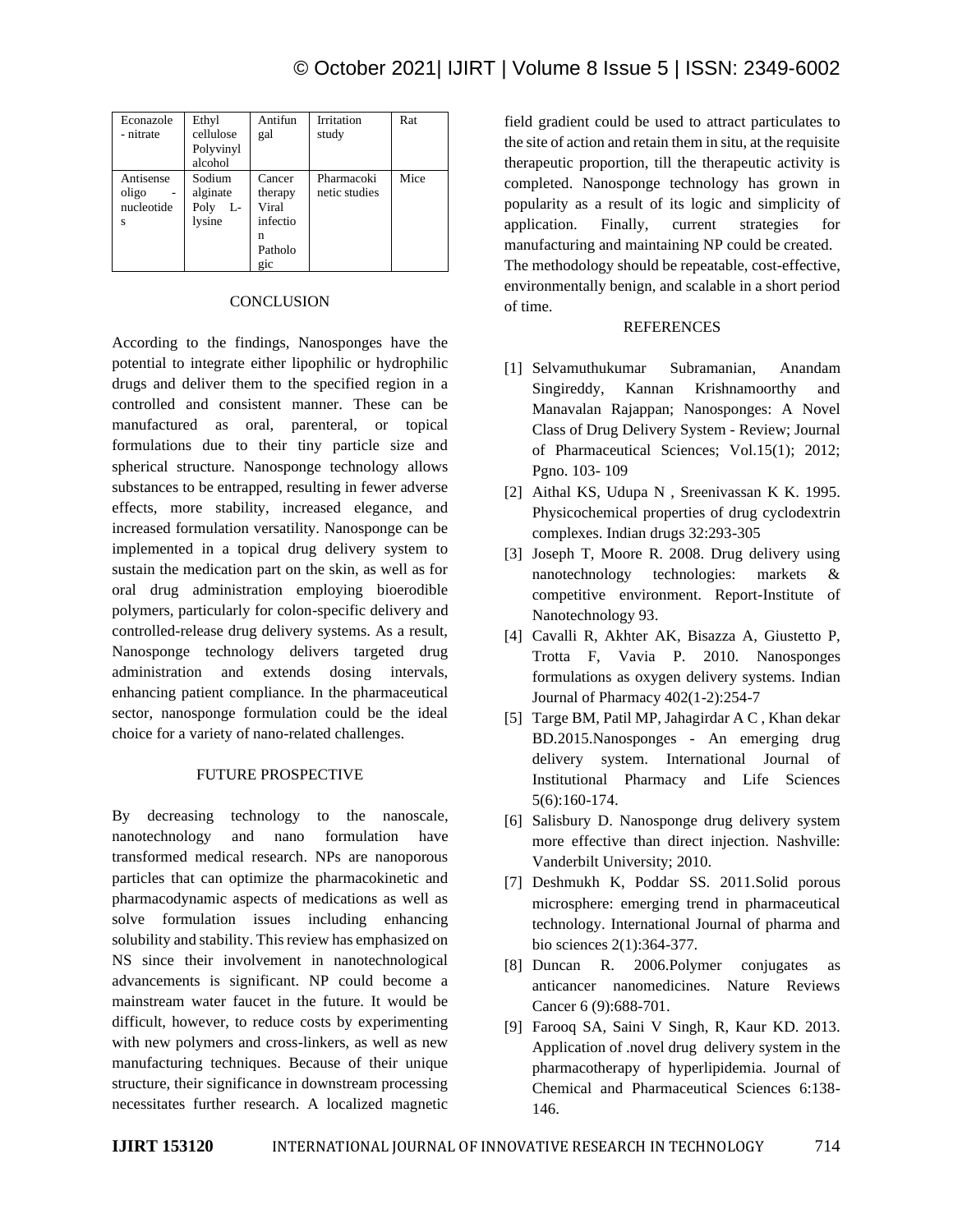- [10]Hu CJ, Fang RH, Copp J, Luk BT, Zhang L. 2013. A biomimetic nanosponge that absorbs poreforming toxins. Nature Nanotechnology 8:336–40.
- [11]Indira B, Bolisetti SS, Samrat C, Reddy SM, Reddy NS 2012.Nanosponges: a new era in drug delivery. Journal .of Pharmacy Research 5(12):5293-5296.
- [12]Jain N, Devi VK, Dang E. Bhosale U. 2013. Micro sponges: A novel drug delivery system. APTI Bulletin 15(81).
- [13]Joseph T, Moore R. 2008. Drug delivery using nanotechnology technologies: markets & competitive environment. Report-Institute of Nanotechnology 93.Khopade AJ, Jain S, Jain NK. 1996. The microsponge. Eastern Pharmacist 39:49-53.
- [14]Lala R, Thorat A, Gargote C.2011. Current trends in ß- cyclodextrin based drug delivery systems. International Journal of Ayurveda and Allied Sciences 2(5):1520-26.
- [15] Lee CL, Chao YJ, Chen CH, Chiou HP, Syu CC. 2011. Graphitenanofiber - Supported porous Pt-Ag nanosponges: Synthes is and oxygen reduction electrocatalysis. International Journal of Hydrogen Energy, 36:15045-51.
- [16]Lemboa D, Swaminathan S, Donalisioa M, Civraa A, Pasterod L, Aquilanod D, et al. 2013. Encapsulation of acyclovir in new carboxylated cyclodextrin-based nanosponges improves the agent's antiviral efficacy. International Journal of Pharmaceutics 443:262-272.
- [17]Liang L, Liu DP, Liang CC. 2002. Optimizing the delivery systems of chimeric RNA, DNA oligonucleotides beyond general oligonucleotide transfer. European Journal of Biochemistry 269:5753-5758.
- [18] Mandava SS, Thavva V. 2012. Novel approach: microsponge drug delivery system. International Journal of Pharmaceutical Sciences and Research 3(4):967-980.
- [19]Moura FC, Lago RM. 2009. Catalytic growth of carbon nanotubes and nanofibers on vermiculite to produce floatable hydrophobic "nanosponges" for oil spill remediation. Applied Catalysis B, 90:436-40.
- [20]Naseri NG, Ashnagar A, Husseini F. 2007.Study of the inclusion complexation of piroxicamcyclodextrin and determination of the stability

constant (K) by UV-Visible Spectroscopy. Scientia Iranica 14(4):308-315.

- [21]O'Brien JJ, Campoli-Richards DM. 1989. Acyclovir. An updated review of its antiviral activity, pharmacokinetic properties and therapeutic efficacy. Drugs 37:233-309.
- [22] Patel G, Patel JK. 2008. Use of a microsponge in drug delivery systems. Pharmaceutical processing 158:1. Pawar AY, Naik AK, Jadhav KR.2016.Nanosponges: a novel drug delivery system. Asian Journal of Pharmaceutics 10 (4):56-463.
- [23]Rao MR, Bajaj AN, Pardeshi AA, Aghav SS. 2012. Investigation of nanoporous colloidal carrier for solubility enhancement of cefpodoxime proxetil. Journal of Pharmacy Research 5(5):2496-2499.
- [24]Reddy MN, Rehana T, Ramakrishna S, Chowdary KPR, Diwan PV. 2004. β-cyclodextrin complexes of celecoxib: molecular-modeling, characterization and dissolution studies. AAPS Pharm Science 6(1):68-76
- [25]Riyaz AM, Osmani ST, Bhosale RR, Kulkarni.PK. 2014. Nanosponges: The spanking accession in drug delivery- An updated comprehensive review. Der Pharmacia Sinica 5(6):7-21.
- [26] Salisbury D. Nanosponge drug delivery system more effective than direct injection. Nashville: Vanderbilt University; 2010 .
- [27]Sapino S, Carlotti ME, Cavalli R, Ugazio E, Berlier G, Gastaldi L, et al. 2013.Photochemical and antioxidant properties of gammaoryzanol in beta-cyclodextrin-based nanosponges. Journal of Inclusion Phenomena and Macrocyclic Chemistry 75:69-76.
- [28] Setijadi E, Tao L, Liu J, Jia Z, Boyer C, Davis TP. 2009. Biodegradable star polymers functionalized with beta-cyclodextrin inclusion complexes. Biomacromolecules 10 (9):2699-707
- [29]Sharma R, Walker RB, Pathak K. 2011. Evaluation of the kinetics and mechanism of drug release from econazole nitrate nanosponges loaded carbapol hydrogel. Indian Journal of Pharmaceutical Research and Education 45(1):25-31.
- [30]Shinde G, Rajesh KS, Bhatt D, Bangale G, Umalkar D, Virag G. 2011. Current status of colloidal system (nano range). International